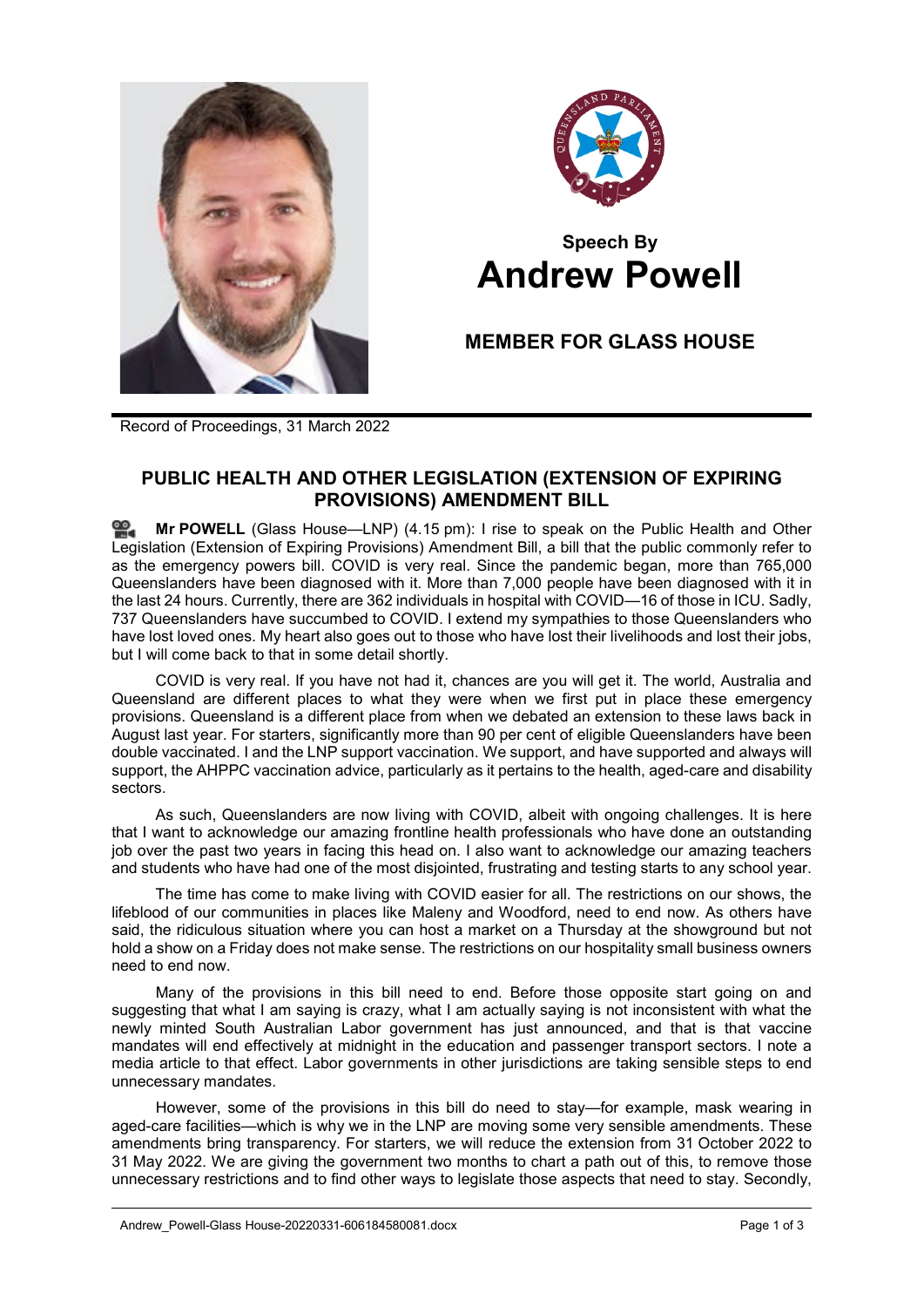we had hoped to move an amendment to compel the government and the Chief Health Officer to release the expert health advice they use to prepare their public health directives. Queenslanders are fed up with the secrecy. Release the advice. Unfortunately, as the government has already voted once against these amendments, we are not able to put that again.

Thirdly, we seek to establish a parliamentary committee to oversee Queensland's ongoing response to COVID. Such a bipartisan approach mirrors similar oversight in other Australian and international jurisdictions. It would increase transparency around the health advice. It would hold hearings with the Chief Health Officer. It would consider the AHPPC advice recommended by the Commonwealth government. It would deliberate on appropriate quarantine requirements for international arrivals, especially should a new strain surface. It would provide recommendations to government on what, if any, ongoing restrictions should be maintained.

These amendments are considered, these amendments are responsible, these amendments are sensible, these amendments are transparent. If the Palaszczuk Labor government, however, does not support these amendments, I will not support this legislation. I repeat: if these amendments are not supported by the Palaszczuk Labor government, I will vote against this bill.

I spoke earlier about the loss of jobs and of livelihoods. I have addressed this in the House on a number of occasions already. Let me today read into *Hansard* letters I have received that were directed to the Premier from the Maleny and Montville chambers of commerce. These are not what the government brands as 'crazies' or 'anti-vaxxers'; these are small business owners representing their fellow small business owners. The first is from the Maleny Commerce president, Mr Spencer Shaw. He wrote—

The Maleny Chamber of Commerce supports the call for the Queensland State Government to immediately remove their Vaccine Mandate for the hospitality industry. Maleny and the Blackall Range is well known for its cafes, restaurants, winery's, micro-breweries, bars and hotels. These businesses are all small business operated and provide the majority of employment in our community.

For two years our business community has survived and adapted as best they can to the varying restrictions imposed by mandates to assist with the prevention and management of the spread and impacts of the Covid19 virus. However as we move into the phase of management phase where Covid19 is now endemic within the population and vaccinations are beyond 90% of the Queensland population, it is time to repeal the mandates that place an undue economic, legal and social burden upon the small businesses that are the backbone of our tourism based economy.

#### He concluded—

After two years of bearing the burden of adapting and surviving Covid 19 Mandates, our hospitality businesses and our wider business community need hope that these restrictions are coming to an end, and we are returning to a degree of positivity and certainty. We need this so that our businesses and community are given back the ability to survive and prosper.

#### The second letter is from Shiralee Cooper, President of the Montville Chamber of Commerce. She wrote—

The Montville Chamber of Commerce supports the call for the Queensland State Government to expedite the removal of the Vaccine Mandate on the hospitality industry.

Hospitality has been one of the areas most exposed to the impact of Covid 19. The vaccine mandate has placed a ... unsustainable burden upon hospitality.

Initially they have been forced to stand down unvaccinated employees. This has been terribly distressing for many business owners. Some have long term staff who are like members of their family and they have been forced by the State Government's regulations to sack these unvaccinated staff. (Unfortunately many employees blame the business owner for enforcing the State Government's mandate.)

#### She went on—

The inconsistency of the mandate policy causes confusion and requires staff to constantly explain the rules to customers. Some customers have reacted angrily to being excluded whilst others have called in the police if a business is perceived to have turned a blind eye. Our hospitality staff have had to bear the brunt of this fractious situation. The goodwill of many establishments has been severely undermined by having to impose the State Government's Vaccine Mandate.

#### She concluded—

We ask that the government urgently review this impost on small business and the community. We ask that the State Government seek as a matter of urgency, a review of the health advice which led to the establishment of the mandates within the hospitality industry. Small business need support!

#### In the interests of time, I table both of those letters.

*Tabled paper*: Letter, dated 22 March 2022, from the President Maleny Commerce, Maleny & District Chamber of Commerce & Industry Inc., Mr Spencer Shaw, to the Premier and Minister for the Olympics, Hon. Annastacia Palaszczuk, titled 'Covid mandate and impacts on Maleny Business Community[' 485.](http://www.parliament.qld.gov.au/docs/find.aspx?id=5722T485)

*Tabled* paper: Letter, dated 22 March 2022, from the President, Montville Chamber of Commerce Inc., Ms Shiralee Cooper, to the Premier and Minister for the Olympics, Hon. Annastacia Palaszczuk, regarding the COVID mandate [486.](http://www.parliament.qld.gov.au/docs/find.aspx?id=5722T486)